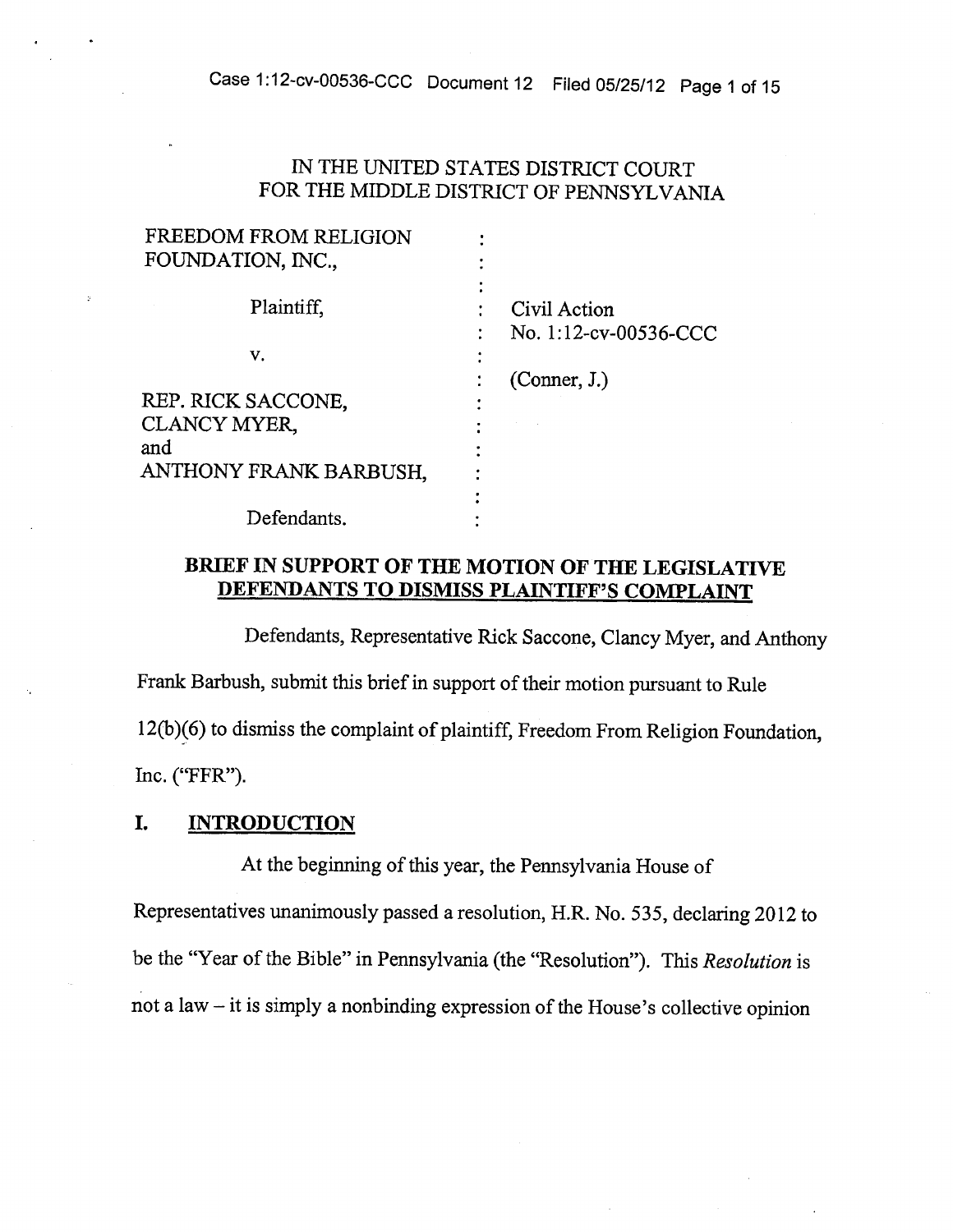regarding the value of religion in the Commonwealth.<sup>1</sup> FFR, a self-proclaimed advocate for the separation of church and state, disagrees with the sentiments expresse<sup>d</sup> in the resolution, and has filed suit against <sup>a</sup> state legislator and two legislative officials, seeking <sup>a</sup> judicial declaration that the Resolution is unconstitutional and that the actions of the legislative defendants in introducing, voting for, and publishing the Resolution somehow violated <sup>42</sup> U.S.C. § 1983. This lawsuit cannot go forward, however, because FFR lacks standing and the legislative defendants are immune from suit. The House of Representatives' acknowledgement of America's religious heritage is protected legislative speech, which reflects the deeply held view of many Pennsylvanians and does not injure FFR, its members, or anyone else.

The Pennsylvania House and Senate routinely pass such nonbinding resolutions  $\mathbf{I}$ on a variety of topics. Examples include: recognizing former Army Corporal Frank W. Buckles, America's last survivor of World War <sup>I</sup> (H.R. 313, 2011); designating the month of May <sup>2012</sup> as "Asian-Pacific American Heritage Month" in Pennsylvania (H.R. 714, 2012); recognizing April 22, 2012, as "Earth Day" in Pennsylvania (S.R. 287, 2012); commemorating the 100th anniversary of the Girl Scouts of the United States of America (S.R. 267, 2012); designating the month of May <sup>2012</sup> as "Jewish American Heritage Month" in Pennsylvania (H.R. 743, 2012); honoring <sup>a</sup> high school football team for winning <sup>a</sup> state championship (H.R. 161, 2011); designating the week of January <sup>16</sup> through 22, 2012, as "Martin Luther King, Jr., Holiday Week" (S.R. 238, 2011); recognizing May <sup>2011</sup> as "YMCA Appreciation Month" in Pennsylvania (S.R. 116, 2011); observing March 1, <sup>2011</sup> as "St. David's Day" in Pennsylvania (S.R. 46, 2011); recognizing February 7, 2012, as "National Black HIV/AIDS Awareness Day" in Pennsylvania (H.R. 557, 2012); and designating April <sup>2011</sup> as "Outdoor Heritage Month in the Pennsylvania Alleghenies" (H.R. 133, 2011).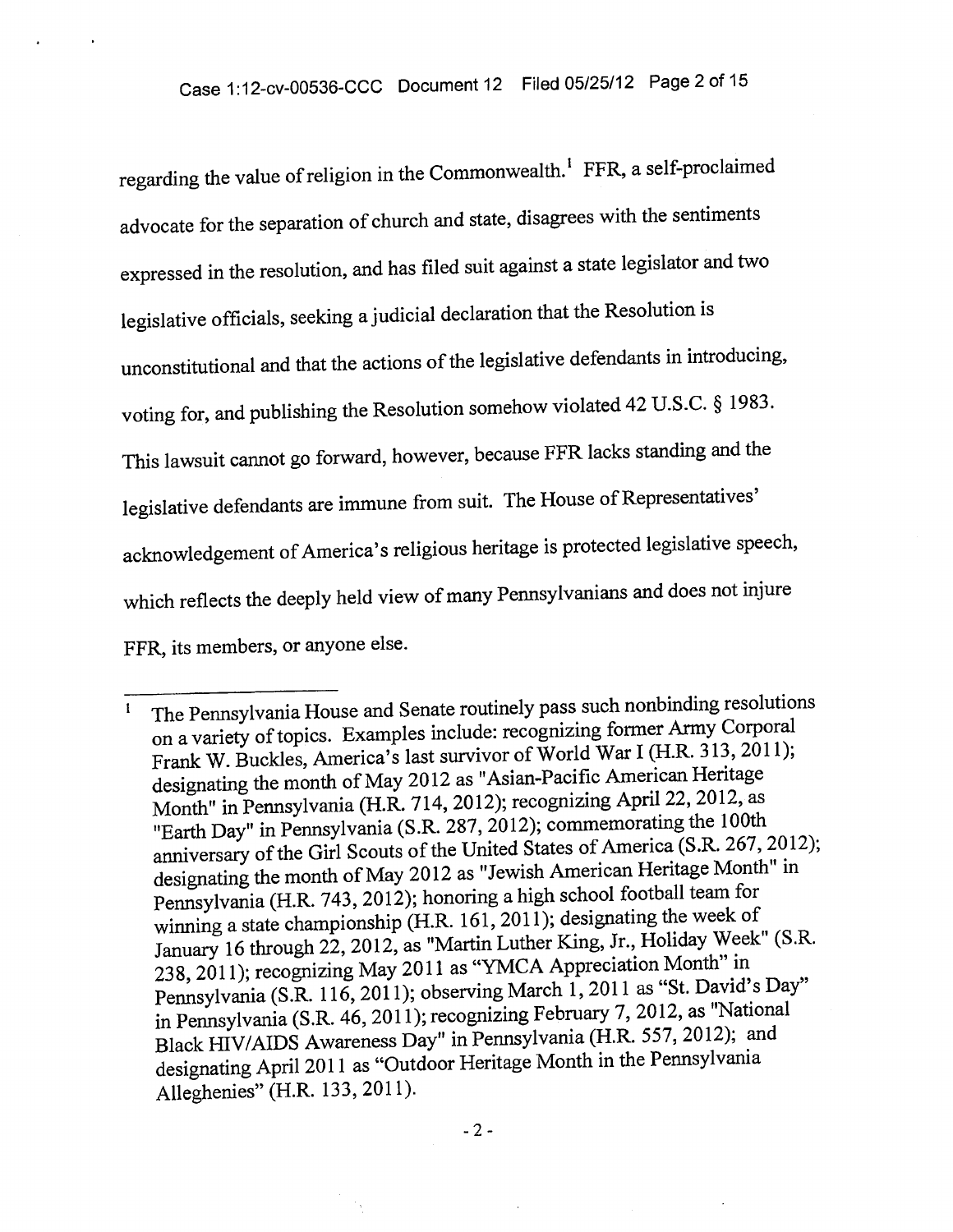In its complaint, FFR seeks to litigate religious history itself, from the Spanish Inquisition, past the Quakers and Jamestown colonists, all the way to "[M]odern day examples of religious violence." (Compl. ¶¶ 43-65.) What is conspicuously missing from FFR's <sup>p</sup>leading, however, is any evidence that the challenged Resolution actually caused either FFR or its members to suffer an "injury in fact." And without such an "injury in fact," FFR lacks Article III standing, just as it lacked standing in its recent, failed attempts to enjoin President Obama from issuing religious proclamations and to stop Texas Governor Rick Perry from supporting <sup>a</sup> prayer rally. FFR certainly has <sup>a</sup> right to disagree with the collective opinion of the Pennsylvania House of Representatives as expressed in the Resolution. However, such disagreements are to be vetted in the public square, not the federal courthouse.

FFR's claims are also barred by the constitutionally-based doctrine of legislative immunity, which protects state legislators, the legislative body, and legislative staff for their "speech or debate" - that is, any activities performed within the sphere of legitimate legislative activity. Because FFR has sued exclusively legislative parties for the passage of <sup>a</sup> legislative enactment (an activity falling squarely within the legislative sphere), all of the legislative defendants are absolutely immune from suit, and FFR's complaint must be dismissed.

-3-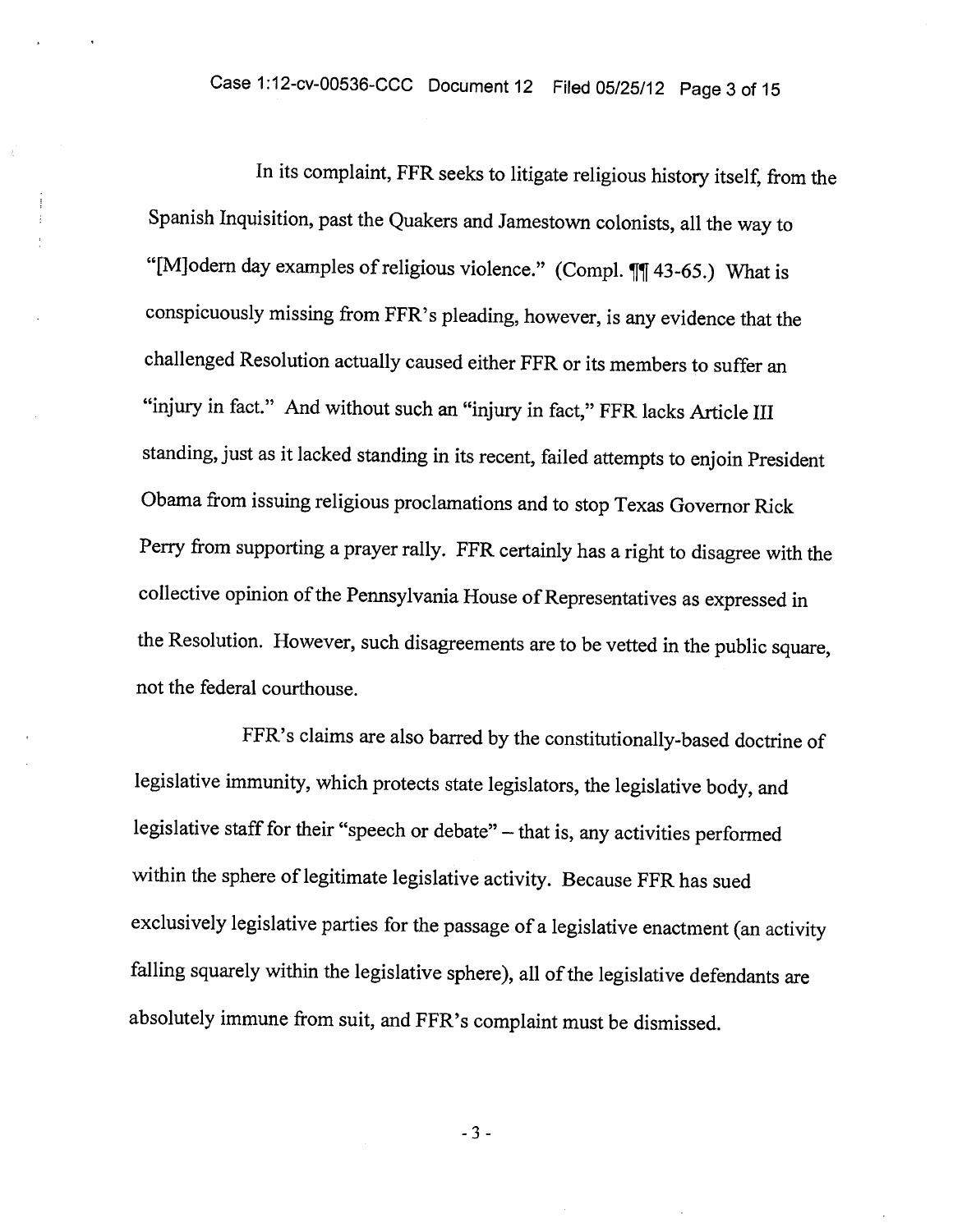# II. FACTUAL AND PROCEDURAL BACKGROUND

According to the complaint, FFR is <sup>a</sup> non-profit corporation that advocates for the separation of church and state. (Compi. ¶ 5.) Defendant Representative Rick Saccone is an elected member of the Pennsylvania House of Representatives. (Compl. ¶ 9.) The other two Defendants are officers of the Pennsylvania House of Representatives: Anthony Frank Barbush is its Chief Clerk, (Compl. ¶ 10), and Clancy Myer its Parliamentarian. (Compi. ¶ 11).

FFR alleges that Representative Saccone sponsore<sup>d</sup> the Resolution. (See Compl. ¶ 15; House Resolution No. 535, attached as Exhibit "A.") The Resolution passed unanimously in the Pennsylvania House of Representatives on January 24, 2012, by a vote of 193-0. (Compl. ¶ 15.) Following the House's passage of the Resolution, the complaint alleges the Chief Clerk and Parliamentarian listed and published the Resolution, just as any other resolution or bill might be published, including on the House's website. (Compi. ¶ 20.)

Because of FFR's <sup>p</sup>hilosophical disagreement with the Resolution, it challenged the legislative enactment by filing <sup>a</sup> complaint on March 26, 2012. FFR claims, on behalf of itself and its members, that the Resolution violates the Establishment Clause of the First Amendment to the United States Constitution,

-4-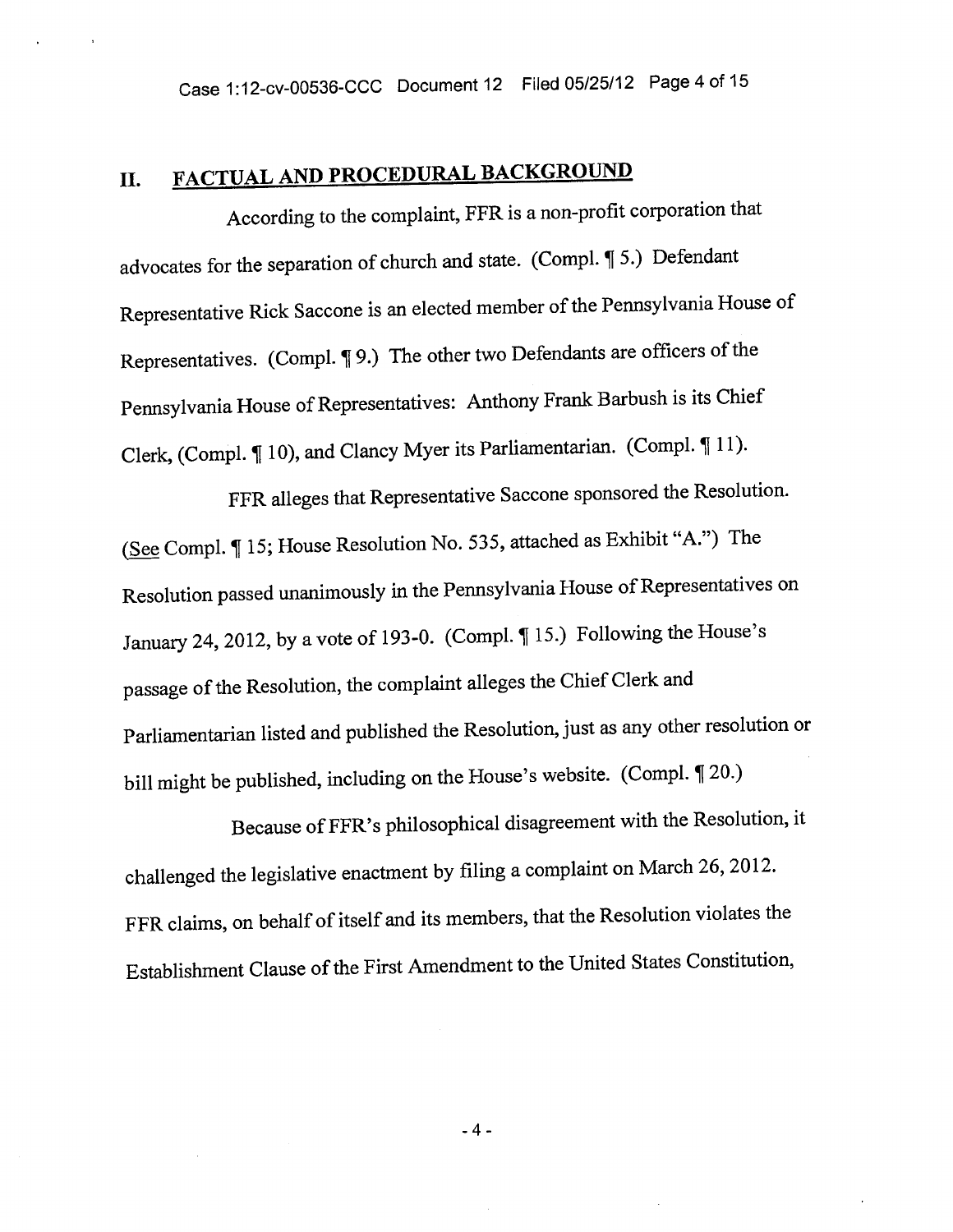and Article I, Section 3, of the Pennsylvania Constitution,<sup>2</sup> by "expressly giving the government's endorsement to religion. . . specifically to the Judeo-Christian principles of the Bible." (Compl. ¶ 40.) FFR protests that the Resolution creates a "hostile environment" in which the Foundation's members, who are "nonbelievers," are made to feel "marginalize[d]" and "disparage[d]." (Compl. ¶ 67, 68.) In short, FFR alleges that it was offended by the Resolution, and that the Resolution somehow deprived its members of their constitutional rights in violation of <sup>42</sup> U.S.C. § 1983. It is under this theory that FFR seeks various forms ofinjunctive and declaratory relief, including an order enjoining the legislative defendants from publishing and distributing the duly-enacted, nonbinding Resolution and a declaration that "the theocratic principles of the Bible do not constitute the official, preferred, or endorsed religion of the State of Pennsylvania."

### III. ARGUMENT

Plaintiff FFR fails to state <sup>a</sup> claim for which relief may be granted, and the complaint must be dismissed under Rule 12(b)(6) of the Federal Rules of

<sup>&</sup>lt;sup>2</sup> FFR suggests that its claims arise under both the First Amendment to the federal Constitution as well as Article I, Section 3 of the Pennsylvania Constitution. (Compi. at p. 12.) Of course, § <sup>1983</sup> applies only to alleged violations of federal law. Regardless, Article I, Section 3 of the Pennsylvania Constitution does not provide any greater rights than does the federal Establishment Clause, and the analysis below under Establishment Clause jurisprudence therefore is dispositive of both theories. See Springfield Sch. Dist., Delaware County v. Dept. of Ed., <sup>397</sup> A.2d 1154, 1170-71 (Pa. 1979).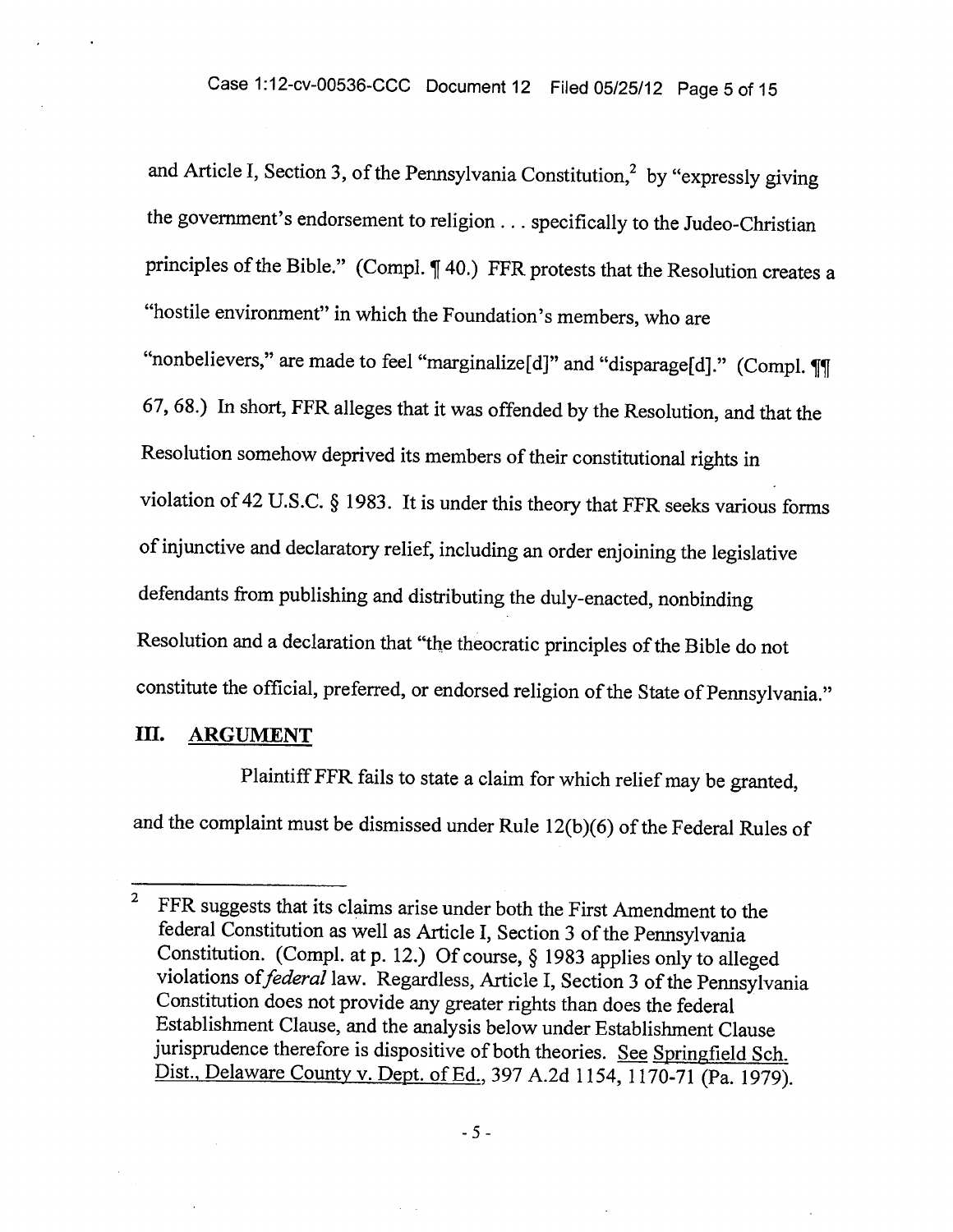Civil Procedure, for the following reasons.<sup>3</sup> First, neither FFR nor its members have suffered any injury in fact as a result of the Resolution, and, therefore, FFR lacks standing to assert its claims. Second, the named defendants are all legislative personne<sup>l</sup> who carried out activities within the legitimate legislative sphere. As such, FFR's claims are absolutely barred by the doctrine of legislative immunity, and the complaint must be dismissed with prejudice.

#### A. FFR Lacks Standing

"In every federal case, the party bringing the suit must establish standing to prosecute the action." Elk Grove Unified Sch. Dist. v. Newdow, <sup>542</sup> U.S. 1, 11 (2004). This standing requirement flows from Article III of the Constitution, which "limits the 'judicial power' of the United States to the resolution of 'cases' and 'controversies." Valley Forge Christian Coll. v. Americans United for Separation of Church & State, Inc., <sup>454</sup> U.S. 464, <sup>471</sup> (1982). In order to have standing for any of its claims, FFR must show, among

Rule 12(b)(6) allows <sup>a</sup> court to dispose of actions at the <sup>p</sup>leading stage where,  $\mathbf{3}$ as a matter of law, the complaint fails to state a claim for which relief may be granted. This case is particularly ripe for disposition at this stage, because it presents purely legal questions, no additional facts are needed for resolution of the claims, and further facts cannot be developed from the legislative defendants in any event, because the doctrine of legislative immunity strictly limits discovery into the legislative domain. See, e.g., Brown v. Williamson Tobacco Corp. v. Williams, <sup>62</sup> F.3d 408, <sup>421</sup> (D.C. Cir. 1995) ("A party is no more entitled to compe<sup>l</sup> congressional testimony — or production of documents — than it is to sue congressman."); Miller v. Transamerican Press, Inc., <sup>709</sup> F.2d 524, 528-29 (9th Cir. 1983); Burtnick v. McLean, <sup>76</sup> F.3d 611, <sup>613</sup> (4th Cir. 1996).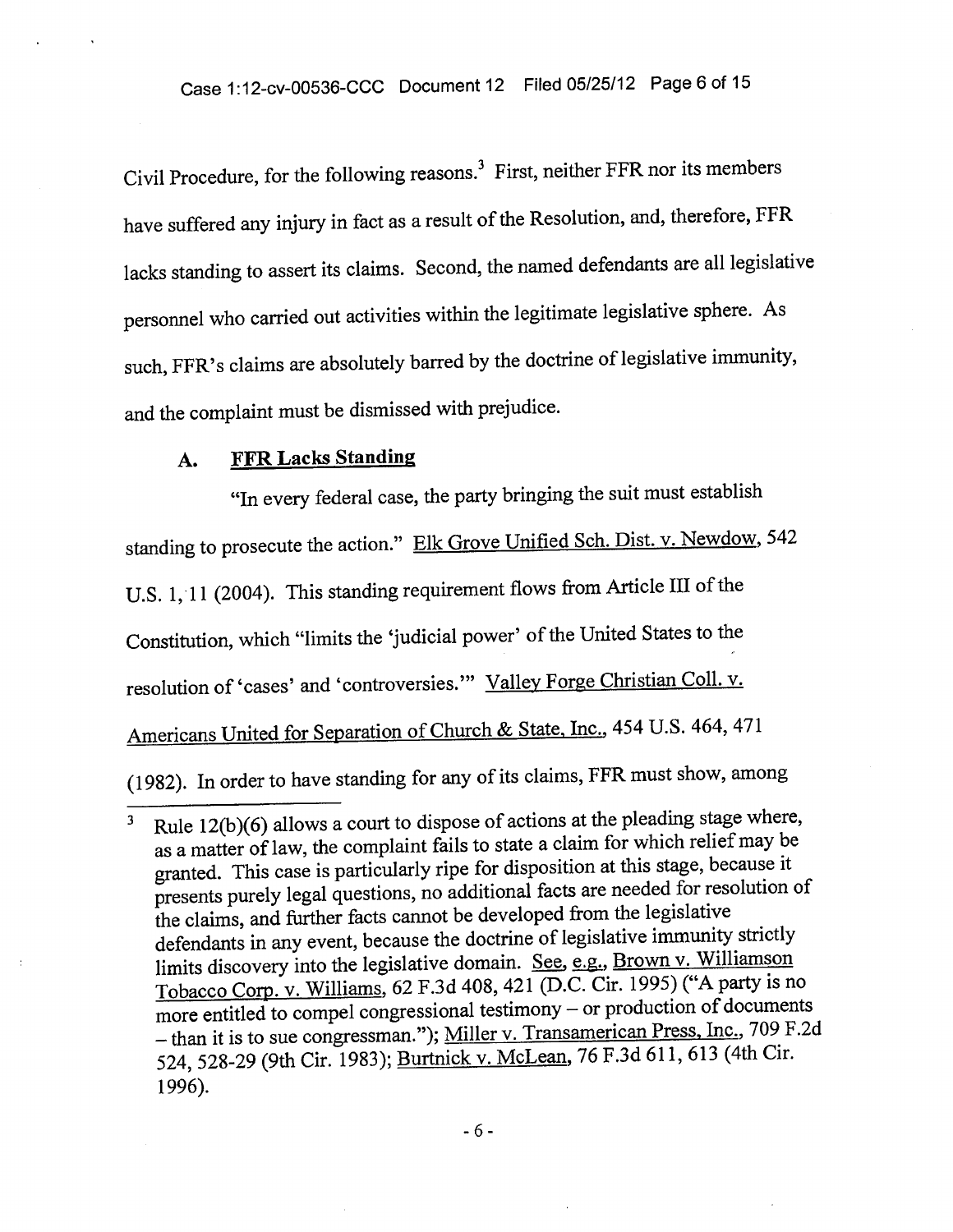other things, "injury in fact," which means that it must have <sup>a</sup> "concrete" harm that is "distinct and palpable, as opposed to merely abstract." Whitmore v. Ark., 495 U.S. 149, 155 (1990) (internal quotation marks omitted); see also Hein v. Freedom From Religion Found., 127 S. Ct. 2553, 2562 (2007) (plaintiff must "allege personal injury fairly traceable to the defendant's allegedly unlawful conduct and likely to be redressed by the requested relief"); Valley Forge, 454 U.S. at 472 (plaintiffmust show that he "personally has suffered some actual or threatened injury"). The injury in fact requirement "is a hard floor of Article III jurisdiction." Summers v. Earth Island Inst., <sup>555</sup> U.S. 488, <sup>497</sup> (2009).

Also implicit in the concept of standing are certain "prudential" considerations, including <sup>a</sup> "rule barring adjudication of generalized grievances more appropriately addressed in the representative branches." Newdow, 542 U.S. at 12. The United States Supreme Court has repeatedly held that an abstract claim that the government has failed to observe the Constitution does not confer standing, as "[sjuch claims amount to little more than attempts to employ <sup>a</sup> federal court as <sup>a</sup> forum in which to air.. . generalized grievances about the conduct of government." Valley Forge, <sup>454</sup> U.S. at <sup>483</sup> (internal quotation marks omitted); see also Fed. Election Comm'n v. Akins, <sup>524</sup> U.S. 11, <sup>23</sup> (1998) ("[W]here large numbers of Americans suffer alike, the political process, rather than the judicial process, may provide the more appropriate remedy for <sup>a</sup> widely shared

-7-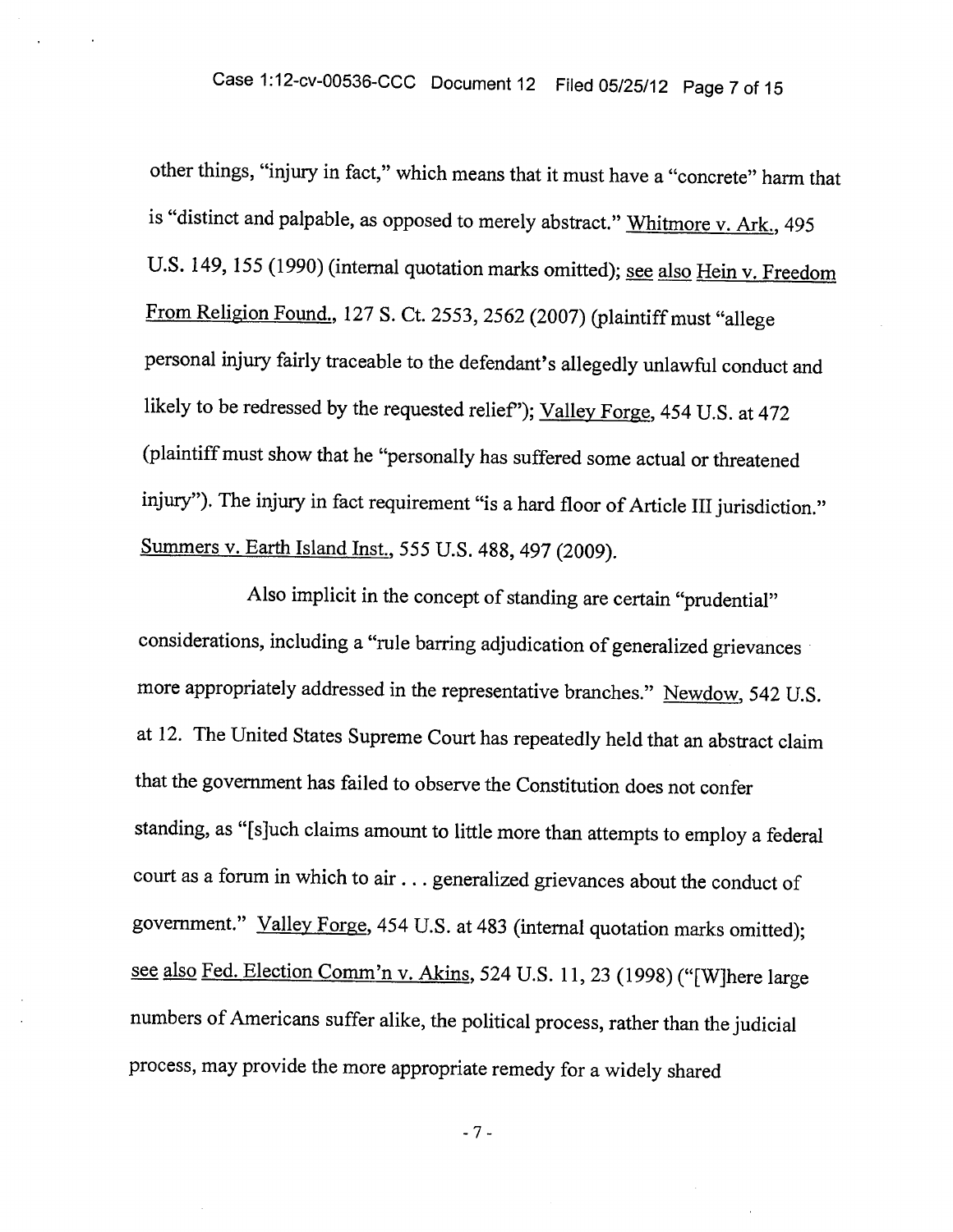grievance."); Storino v. Borough of Point Pleasant Beach, <sup>322</sup> F.3d 293, <sup>298</sup> n.2 (3d Cir. 2003) ("The Supreme Court has prohibited generalized grievances, which prevents individuals from suing if their only injury is as a taxpayer concerned with having the government follow the law."); Americans United for Separation of Church & State v. Reagan, <sup>786</sup> F.2d 194, <sup>200</sup> (3d Cir. 1986) ("The Supreme Court has consistently rejected claims of citizens standing predicated upon the right, possesse<sup>d</sup> by every citizen, to require that the governmen<sup>t</sup> be administered in accordance with the Constitution.").

The practice rejected by the Court in Valley Forge is precisely what FFR is attempting here. FFR merely claims that the legislative defendants participated in the passage and publication of <sup>a</sup> nonbinding resolution, the content of which FFR and its members purportedly find objectionable. That is not "harm" felt in any concrete way. FFR is simply trying to use this federal forum as an avenue to redress generalized grievances against the state government. The Supreme Court has flatly rejected standing under these circumstances. Valley Forge, <sup>454</sup> U.S. at <sup>473</sup> (explaining that federal courts must filter out "appeals to their authority which would convert the judicial process into no more than <sup>a</sup> vehicle for the vindication of the value interests of concerned bystanders," thereby ensuring that the judicial system does not devolve into <sup>a</sup> "publicly funded forum[j for the ventilation of public grievances") (internal quotation marks omitted).

-8-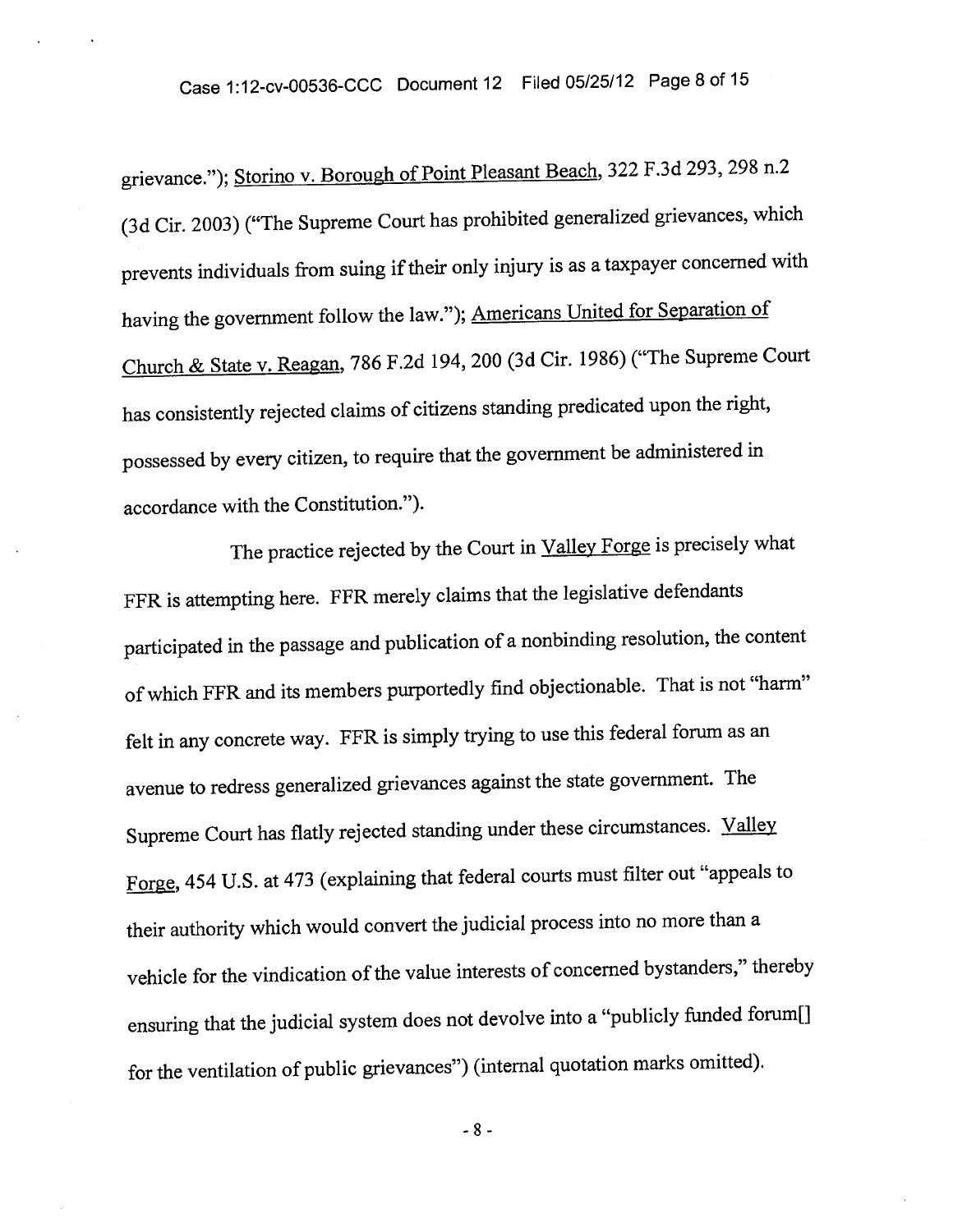$\mathbf{i}$ 

FFR is intimately familiar with the threshold standing requirement, both generally and on the specific fact pattern presented here. Time after time after time, FFR has brazenly ignored it, only to have its meritless litigatory crusades abruptly halted under the watchful eye of the federal judiciary. For example, FFR brought suit against President Obama in Freedom From Religion Found. v. Obama, challenging, on Establishment Clause grounds, the constitutionality of <sup>a</sup> federal statute creating <sup>a</sup> "National Day of Prayer" and seeking an order prohibiting the President from issuing prayer proclamations. <sup>641</sup> F.3d 803, <sup>805</sup> (7th Cir. 2011). Attempting to manufacture an "injury in fact," FFR argued in Obama, as it does here, that the religious message implicit in the challenged statute and proclamations made its non-religious members feel "excluded" and "unwelcome." 1d. at 806-07. The Court of Appeals for the Seventh Circuit wasted no time rejecting this argument, and, based on long-established Supreme Court precedent, explained that "[tjhe 'psychological consequence presumably produced by observation of conduct with which one disagrees' is not an 'injury' for the purpose of standing," and "a feeling of alienation cannot suffice as injury in fact." Id. at 807-0<sup>8</sup> (quoting Valley Forge, <sup>454</sup> U.S. at 485).

FFR suffered <sup>a</sup> similar fate in Freedom From Religion Found. v. Perry, No. 11-2585, 2011 WL 3269339 (S.D. Tex. July 28, 2011). Undeterred by its loss on standing grounds in the Seventh Circuit in Obama, and turning a blind

-9-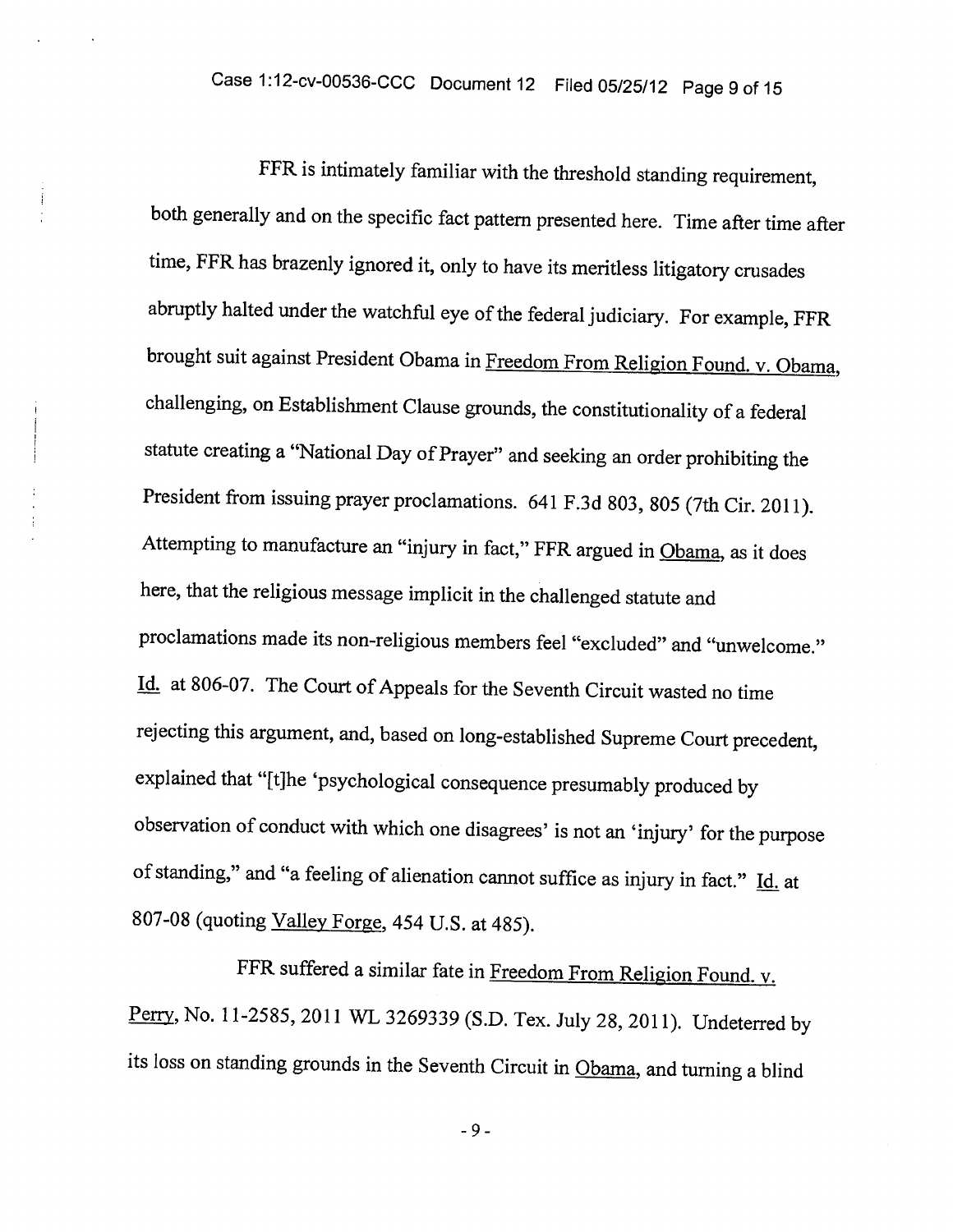eye to the bedrock standing principles enunciated by the United States Supreme Court, FFR sought to enjoin Texas Governor Rick Perry from promoting <sup>a</sup> prayer rally dubbed "The Response: <sup>a</sup> call to prayer for <sup>a</sup> nation in crisis." FFR, in an ineffectual attempt to concoct an "injury," complained that the Governor's religious message caused FFR's members to "feel like political outsiders." Id. at \*2. Again this argument was soundly rejected. Echoing the Court of Appeals for the Seventh Circuit, and also relying on well-settled Supreme Court jurisprudence, the Perry court concluded that "feelings of exclusion or being unwelcome arising from an invitation to engage in <sup>a</sup> religious observance that is contrary to their own principles are. . . not sufficient to confer standing because they are nothing more than the value interest of concerned bystanders."  $\underline{Id}$  at \*5 (internal quotation marks omitted) (citing United States v. SCRAP, <sup>412</sup> U.S. 669, <sup>667</sup> (1973)).

Here, in its latest attempt to use the federal judicial system as <sup>a</sup> soapbox to further its <sup>p</sup>hilosophical agenda, FFR has attempted to resurrect the same flawed argument that was plainly and forcefully rejected in Obama and Perry. In an effort to obscure the fact that neither FFR nor its members have suffered any true harm as a result of the Resolution, FFR dedicates nearly two full pages of its complaint attempting to conjure an Article III injury where none exists. It asserts, among other things, that the Resolution "impermissibly marginalizes" non-Christians and non-believers, (Compi. ¶ 67), "creates <sup>a</sup> hostile environment,"

- 10-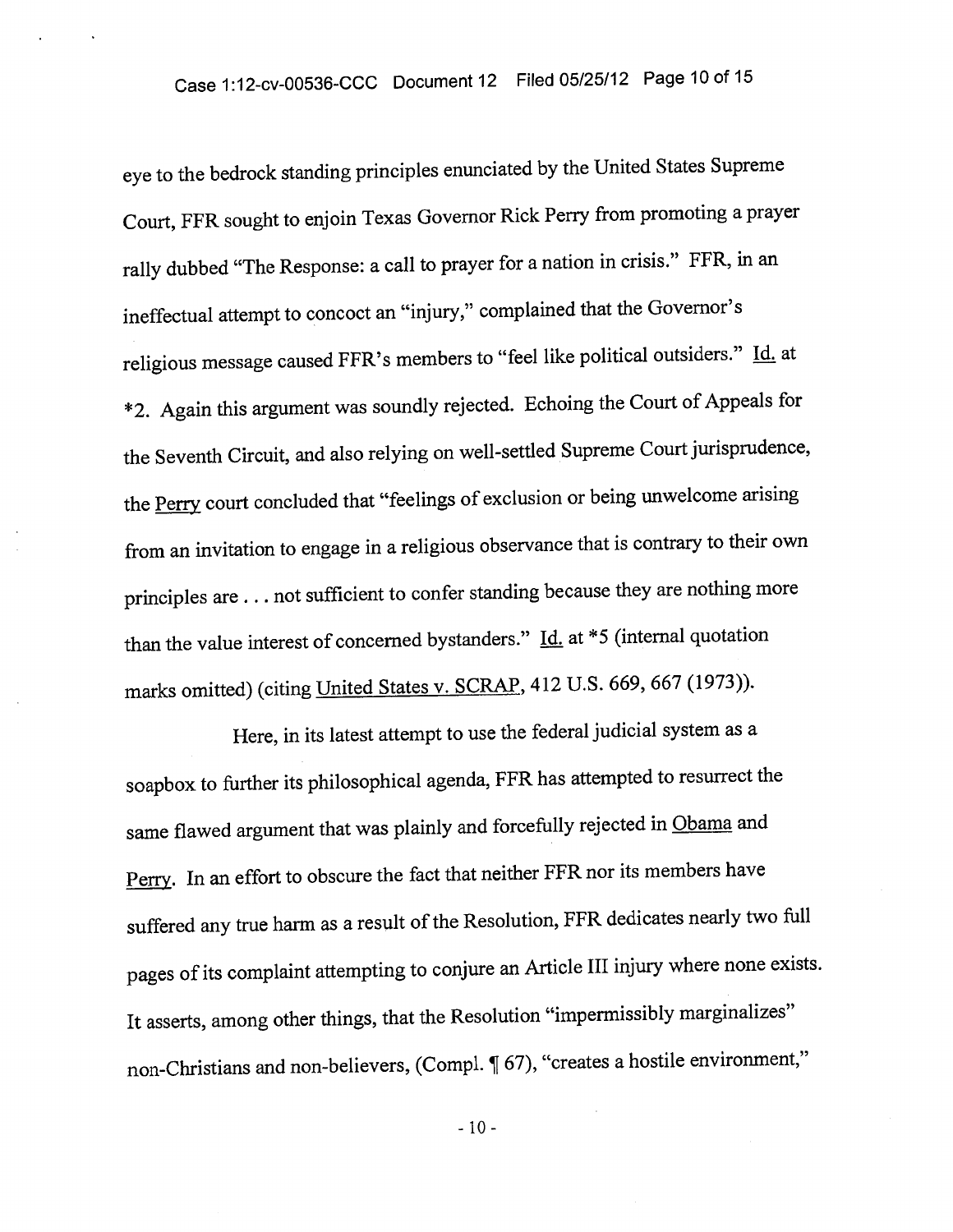(Compl.  $\P$  68), and, by "crediting the claims of theocrats and religious revivalists," harms FFR's ability to safeguard constitutional principles. (Compl. 172.) These purported "injuries" are insufficient to impart Article Ill standing, as courts have repeatedly admonished that neither the "value interests of concerned bystanders" nor the "abstract injury in nonobservance of the Constitution" are sufficient to satisfy Article III's requirement of real and concrete injury. See, e.g., Valley Forge, 454 U.S. at 473; Obama, 641 F.3d at 808.

The fact remains that, like the executive proclamations in Obama and Perry, the legislative resolution here does not require any action or inaction on the part of FFR, its members, or anyone else. It simply does not mandate anything. The Resolution here is just one of the multitude of other nonbinding resolutions passed by the Pennsylvania House and Senate, which are nothing more than invitations and acknowledgements that may be freely and effortlessly disregarded. And as the Court of Appeals for the Seventh Circuit aptly noted, "[n]o one is injured by <sup>a</sup> request that can be declined." Obama, 641 F.3d at 806. Because FFR's complaints are simply "generalized grievances," and it has not and cannot establish <sup>a</sup> "concrete" injury in fact, this Court must dismiss the action in its entirety. See Harris v. Corbett, No. 11-2228, 2012 WL 1565357, at \*10 (M.D. Pa. May 2, 2012).

# B. FFR's Claims are Barred by Legislative Immunity

-11-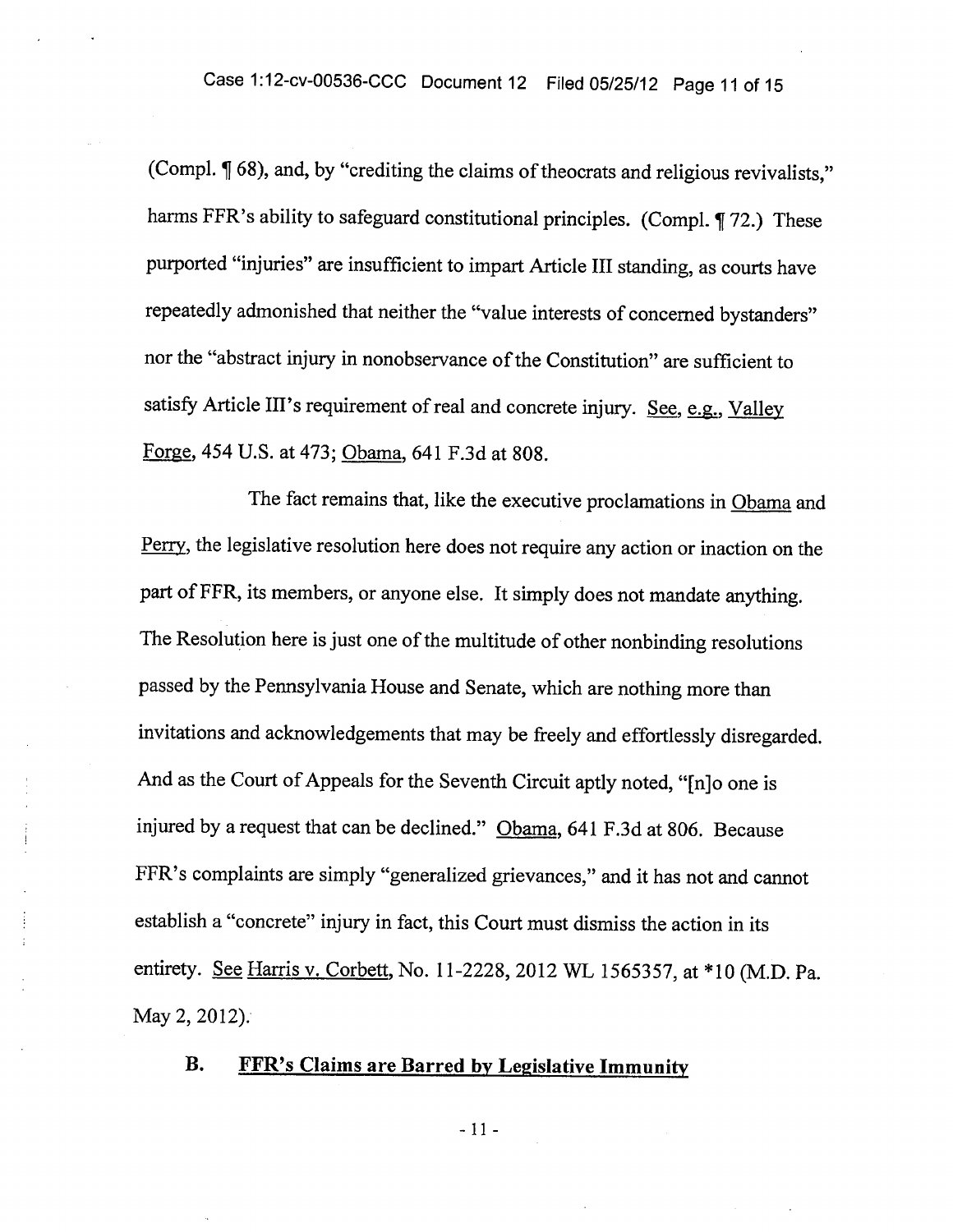Under the guise of § 1983, FFR impermissibly seeks to embroil this federal Court in the inner workings of <sup>a</sup> state legislature. But such claims cannot stand. The Supreme Court has unequivocally held that state legislators and staff are entitled to "absolute immunity" from suit under §1983 for their legislative activities. Bogan v. Scott-Harris, <sup>523</sup> U.S. 44, <sup>49</sup> (1998). Accordingly, FFR's claims against the legislative defendants must be dismissed in their entirety.

The right of legislators to be protected from liability for their legislative acts is <sup>a</sup> principle that has its genesis in the Parliamentary struggles of the Sixteenth and Seventeenth Centuries, and thereafter was embraced by this Nation's founders, who enshrined it within the Speech and Debate Clause of the United States Constitution:

> [F]or any Speech or Debate in either House, they shall not be questioned in any other Place.

U.S. CONST. art. I, § 6, cl. 1; see also Tenney v. Brandhove, 341 U.S. 367, 372-75 (1951). By the Speech or Debate Clause, the Framers sought to buttress the separation of governmental powers, which requires "some practical security for each [branch] against the invasion of others." THE FEDERALIST No. 48 (James Madison); see also Youngblood v. DeWeese, 352 F.3d 836, 839-40 (3d Cir. 2003) (tracing history of legislative immunity). Such immunity is essential to the survival of our democratic process, ensuring that the exercise of legislative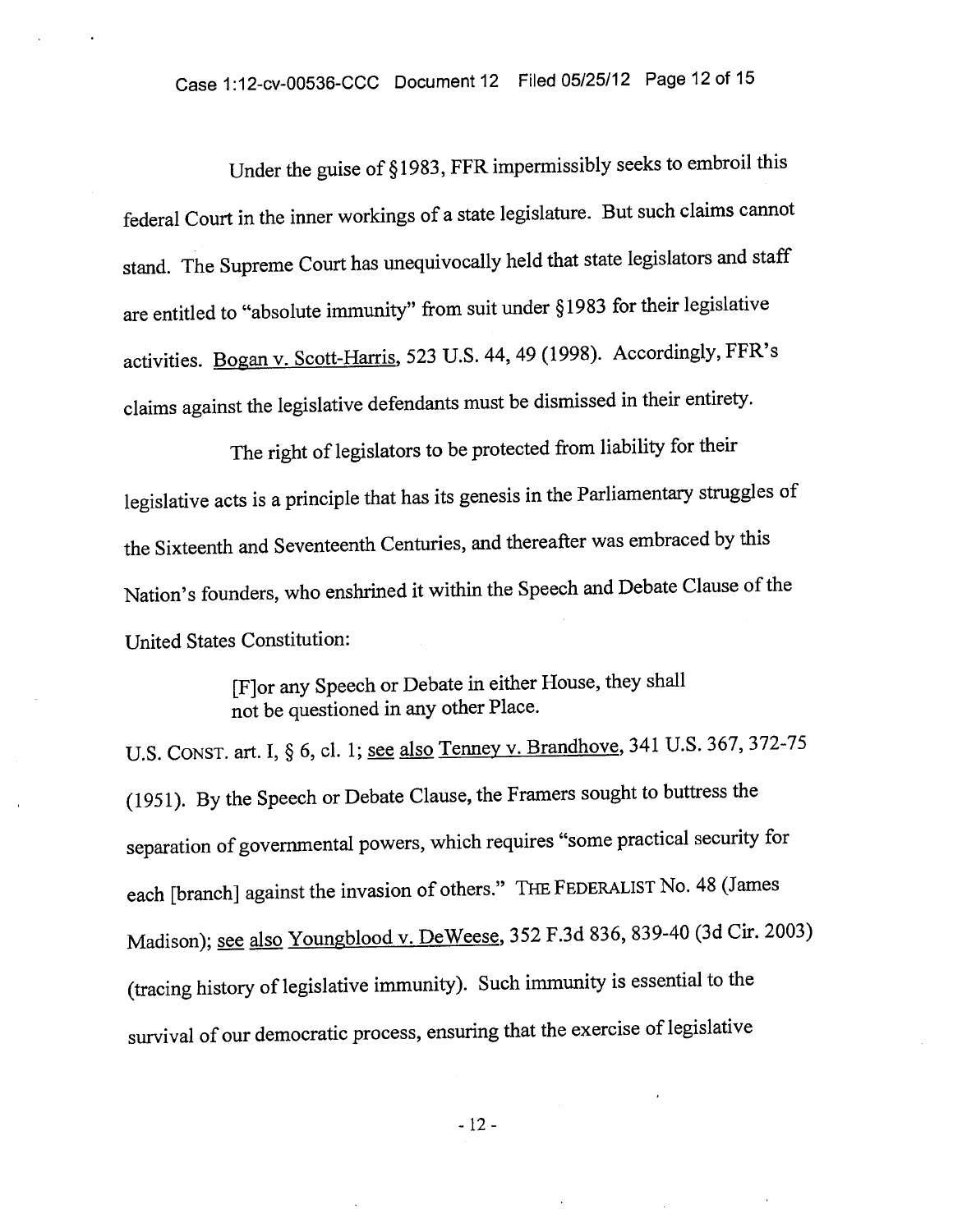discretion is not "inhibited by judicial interference or distorted by the fear of personal liability." Bogan, 523 U.S. at 51.

It is from this jurisprudential lineage that the federal courts have developed the doctrine of common-law legislative immunity, which protects state lawmakers from being subjected to suit in federal courts for their legislative acts. Bogan, <sup>523</sup> U.S. at <sup>49</sup> ("[SJtate and regional legislators are entitled to absolute immunity from liability under § <sup>1983</sup> for their legislative activities."); Supreme Court of Virginia v. Consumers Union of the United States, Inc., 446 U.S. 719, 732 (1980) (confirming that "state legislators enjoy common-law immunity for their legislative acts"); Fowler-Nash v. Democratic Caucus of the Pennsylvania House ofRepresentatives, <sup>469</sup> F.3d 328, 330-32 (3d Cir. 2006) (recognizing that "the Tenney Court extended legislative immunity to state legislators and officials as federal common law"). Indeed, common-law legislative immunity is "coterminous" with the absolute immunity afforded to members of Congress and their staff under the Speech and Debate Clause of the United States Constitution. Youngblood, <sup>352</sup> F.3d at <sup>839</sup> (citing Supreme Court of Virigina, <sup>446</sup> U.S. at 732- 33). As such, it extends not only to state legislators themselves, but also to "legislative staff members, officers, or other employees of a legislative body," Rodriguez v. Pataki, <sup>280</sup> F. Supp. 2d 89, <sup>95</sup> (S.D.N.Y. 2003) (internal quotation marks omitted), and protects against claims for damages as well as claims seeking

- 13-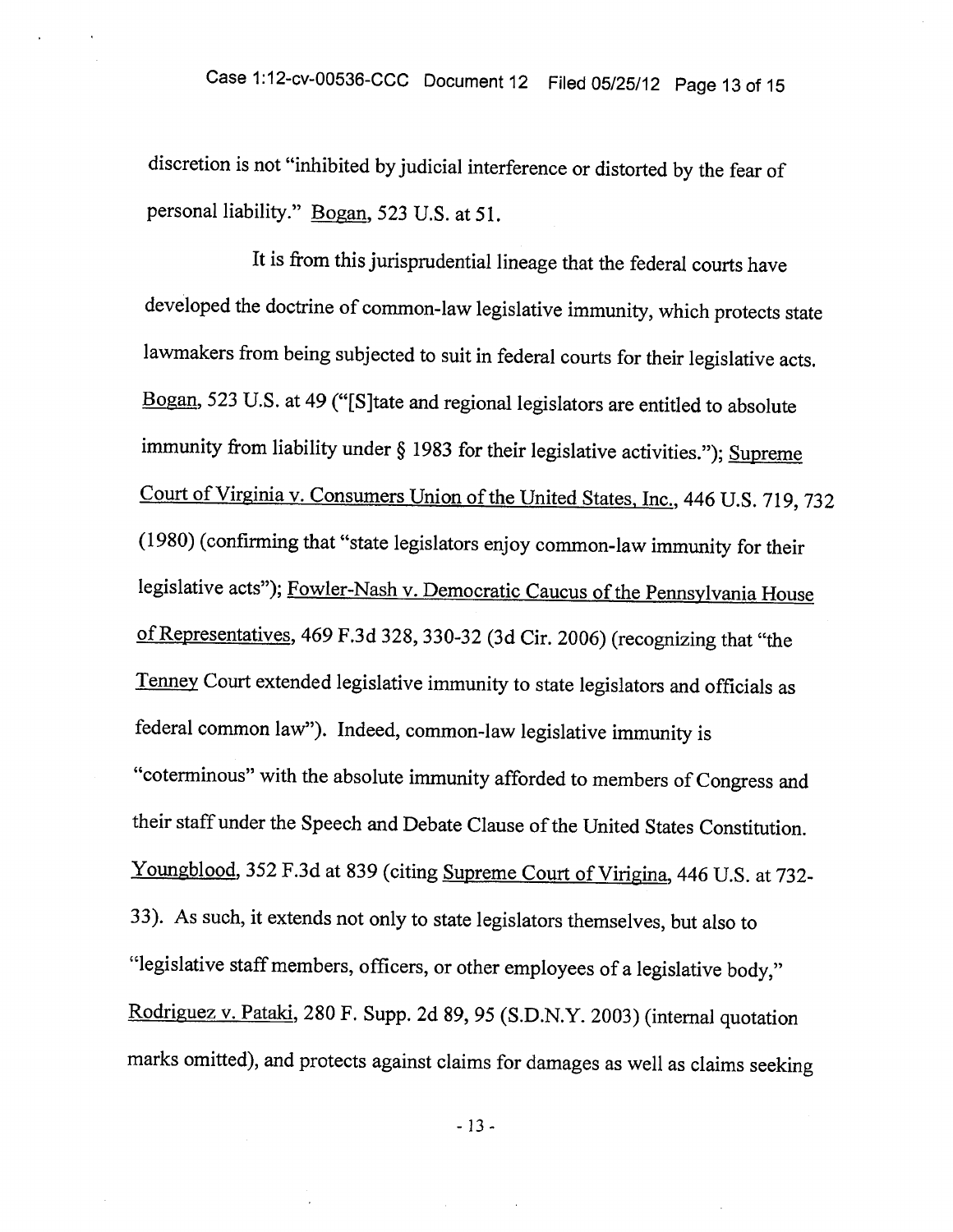declaratory and/or injunctive relief. See Bogan, 523 U.S. at 49; Supreme Court of Virginia, <sup>44</sup> U.S. at 732-33.

Absolute legislative immunity is to be "broadly [construed] to effectuate its purposes," Youngblood, 352 F.3d at 842 (quoting Eastland v. United States Servicemen's Fund, <sup>421</sup> U.S. 491, 501(1975), and extends to "all actions taken 'in the sphere of legitimate legislative activity." Bogan, 523 U.S. at 54 (quoting Tenney, <sup>341</sup> U.S. at 376). In determining whether an alleged act falls within the scope of legislative immunity, courts focus solely on "the nature of the act, rather than on the motive or intent of the official performing it," because "it simply is not consonant with our scheme of governmen<sup>t</sup> for <sup>a</sup> court to inquire into the motives of legislators." Bogan, 523 U.S. at 54-55. The sphere of legitimate legislative activity includes, of course, introducing and voting for legislation, and also includes other related activities that are "part of the legislative process," such as signing legislation into law. See id. at 54; see also Youngblood, 352 F.3d at 840 (providing examples of acts falling within the legislative sphere).

Here, the acts complained of by FFR — introducing, voting for, and publishing <sup>a</sup> House Resolution — fall squarely within what has been found by courts to constitute "legitimate legislative activity" as a matter of law. See Bogan, <sup>523</sup> U.S. at <sup>54</sup> (describing such activities as "quintessentially legislative"). By its claims, FFR challenges the legitimate legislative activities of a member of the

- 14 -